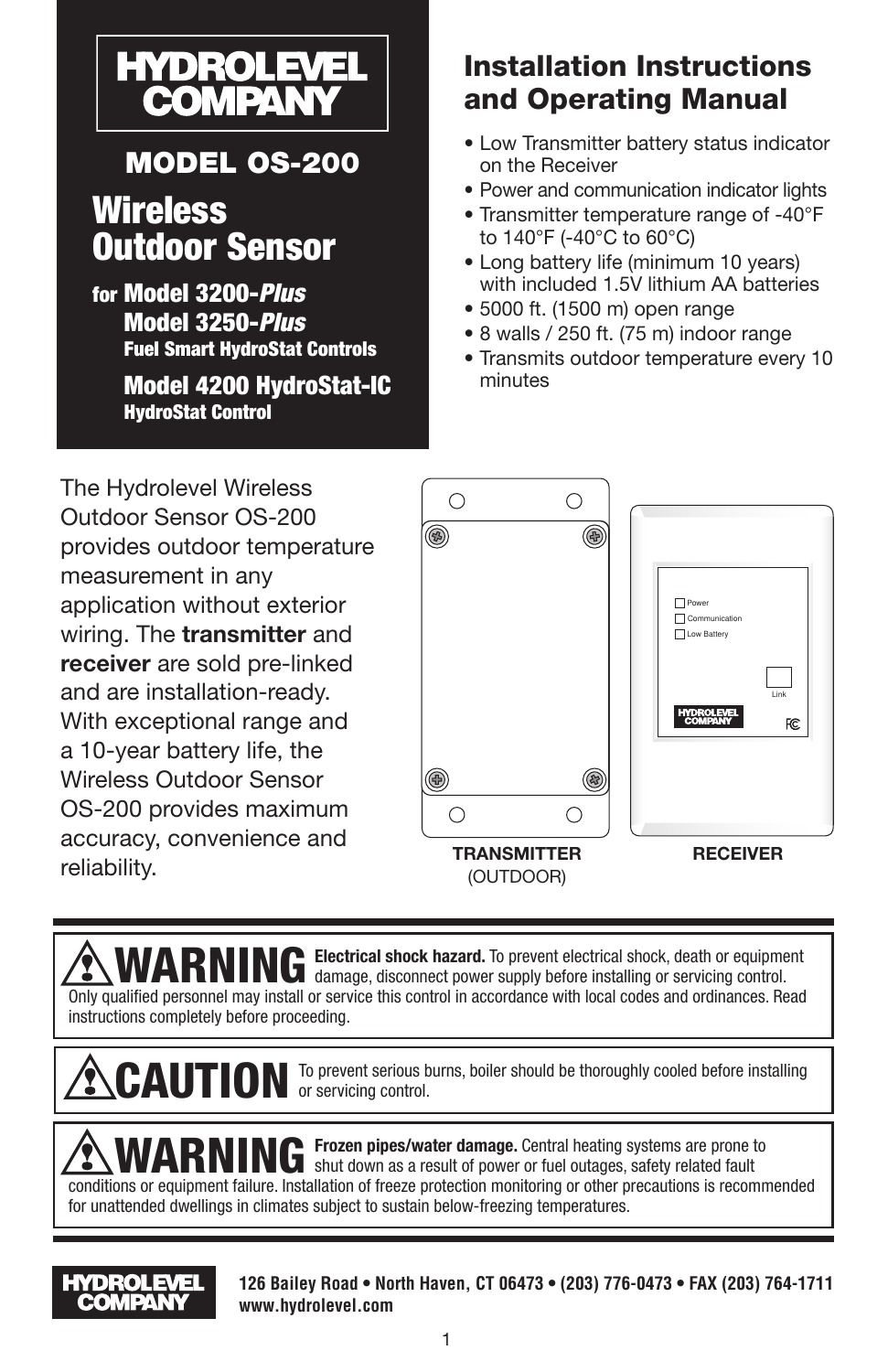#### **FCC ID:** 2AHQR-10850A **IC ID:** 21247-10850A

**FCC:** This product has been tested and found to comply with FCC part 15 subpart C. Operation is subject to the following two conditions: (1) this device may not cause Harmful interference, and (2) this device must accept any interference received, including interference that may cause undesired operation of the device. However, there is no guarantee that interference will not occur in a particular installation. If this device does cause harmful interference to radio or television reception, which can be determined by turning the equipment off and on. The user is encouraged to try to correct the interference by one or more of the following measures:

- Reorient or relocate the receiving antenna.
- Increase the separation between the equipment and **receiver**.
- Connect the equipment into an outlet on a circuit different from that to which the **receiver** is connected.
- Consult the dealer or an experienced radio/TV technician for help

**Warning:** Changes or modifications not expressly approved by the party responsible for compliance could void the user's authority to operate the equipment.

#### **Industry Canada**

This Device complies with Industry Canada License-exempt RSS standard(s). Operation is subject to the following two conditions: 1) this device may not cause interference, and 2) this device must accept any interference, including interference that may cause undesired operation of the device under Industry Canada regulations.

Le présent appareil est conforme aux CNR d'Industrie Canada applicables aux appareils radio exempts de licence. L'exploitation est autorisée aux deux conditions suivantes: (1) l'appareil ne doit pas produire de brouillage, et (2) l'utilisateur de l'appareil doit accepter tout brouillage radioélectrique subi, même si le brouillage est susceptible d'en compromettre le fonctionnement.

#### **Warning: FCC and IC Radiation Exposure Statement**

This equipment complies with FCC radiation exposure limits set forth for an uncontrolled environment. The antenna(s) used for this equipment must be installed to provide a separation distance of at least 8 inches (20cm) from all persons.

Cet équipement est conforme à l'exposition aux radiations de FCC et d'Industrie Canada établies pour un environnement non contrôlé. L'antenne (s) utilisé pour cet équipement doit être installé pour fournir une distance d'au moins 20cm à partir de toutes les personnes.

### WARNING



It is your responsibility to ensure that this control is safely installed according to all applicable codes and standards. Hydrolevel is not responsible for damages resulting from improper installation and/or maintenance.

To avoid serious personal injury and damage to the equipment:



- Read manual and all product labels BEFORE using the equipment. Do not use unless you know the safe and proper operation of this equipment.
- Keep this manual available for easy access by all users.
- Replacement manuals are available at hydrolevel.com
- Disconnect all power before opening the control.
- Do not attempt to service the control. There are no user serviceable parts inside the control. Attempting to do so voids warranty.

#### *NOTICE*

This symbol identifies practices, actions, or failure to act which could result in property damage or damage to the equipment.

This product is packaged with two AA lithium metal batteries and must be transported in accordance with all relevant and international regulations. Contact your freight company for more information. Hydrolevel is not responsible for damages resulting from improper transportation, installation and/or maintenance.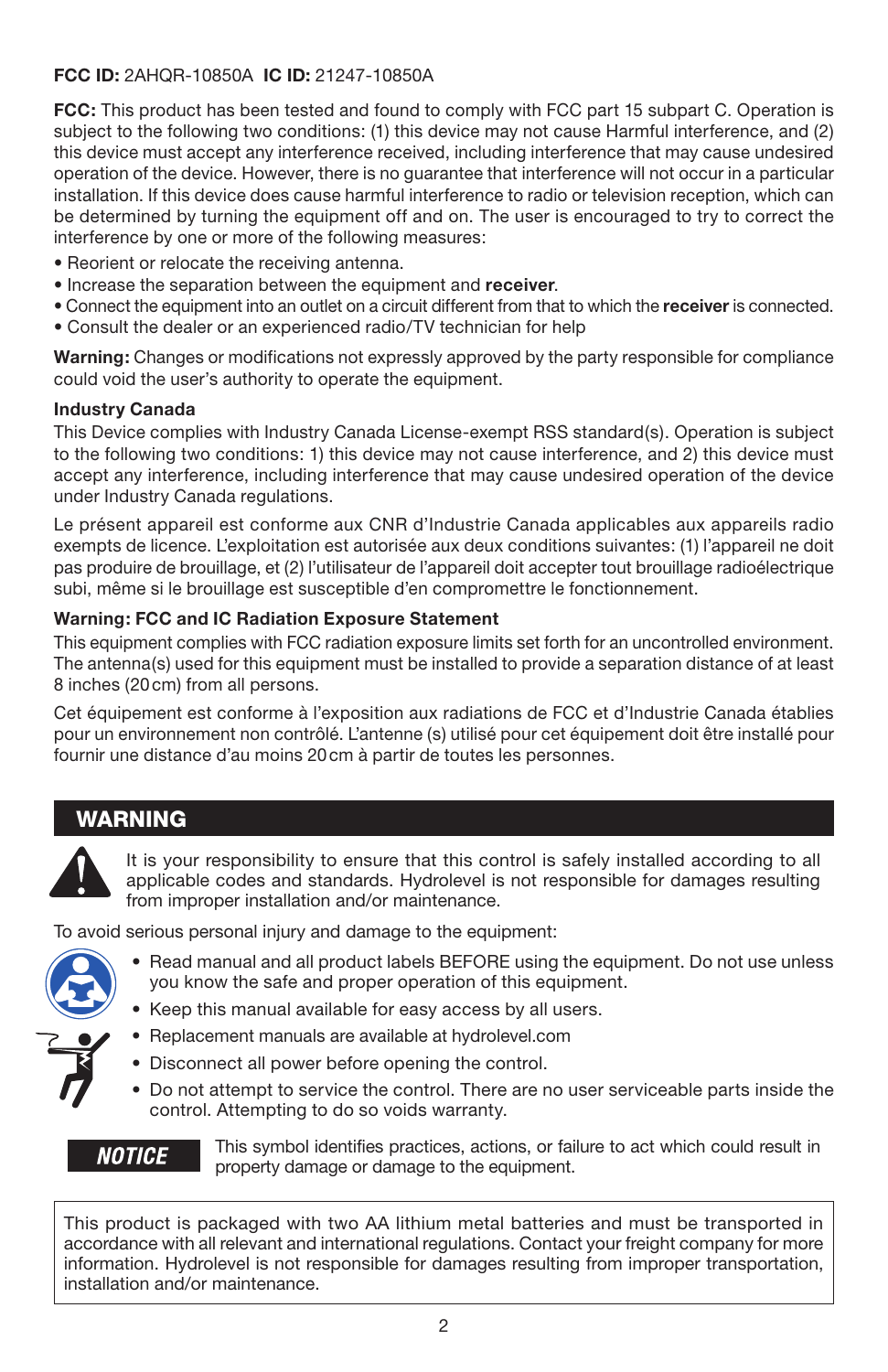### STEP 1 – INSTALL RECEIVER

When choosing the location for the **receiver** unit, consider the following:

- Interior wall.
- Keep dry. Avoid potential leakage onto the unit.
- Relative humidity less than 90%. Non-condensing environment.
- No exposure to extreme temperatures beyond 32° to 122°F (0° 50°C).
- Away from equipment, appliances, or other sources of electrical interference.
- Easy access for wiring.
- Approximately 5 feet (1.5 m) off the finished floor.



Grasp the front cover by the fingertip grips on the top and bottom of the enclosure and pull the front cover off.



The enclosure is either mounted flush onto a wall or it can be placed onto a 2" x 4" non-conductive electrical box. The mounting holes in the enclosure accept #6 screws. Wiring to the control enters the wiring chamber through the back or bottom of the enclosure.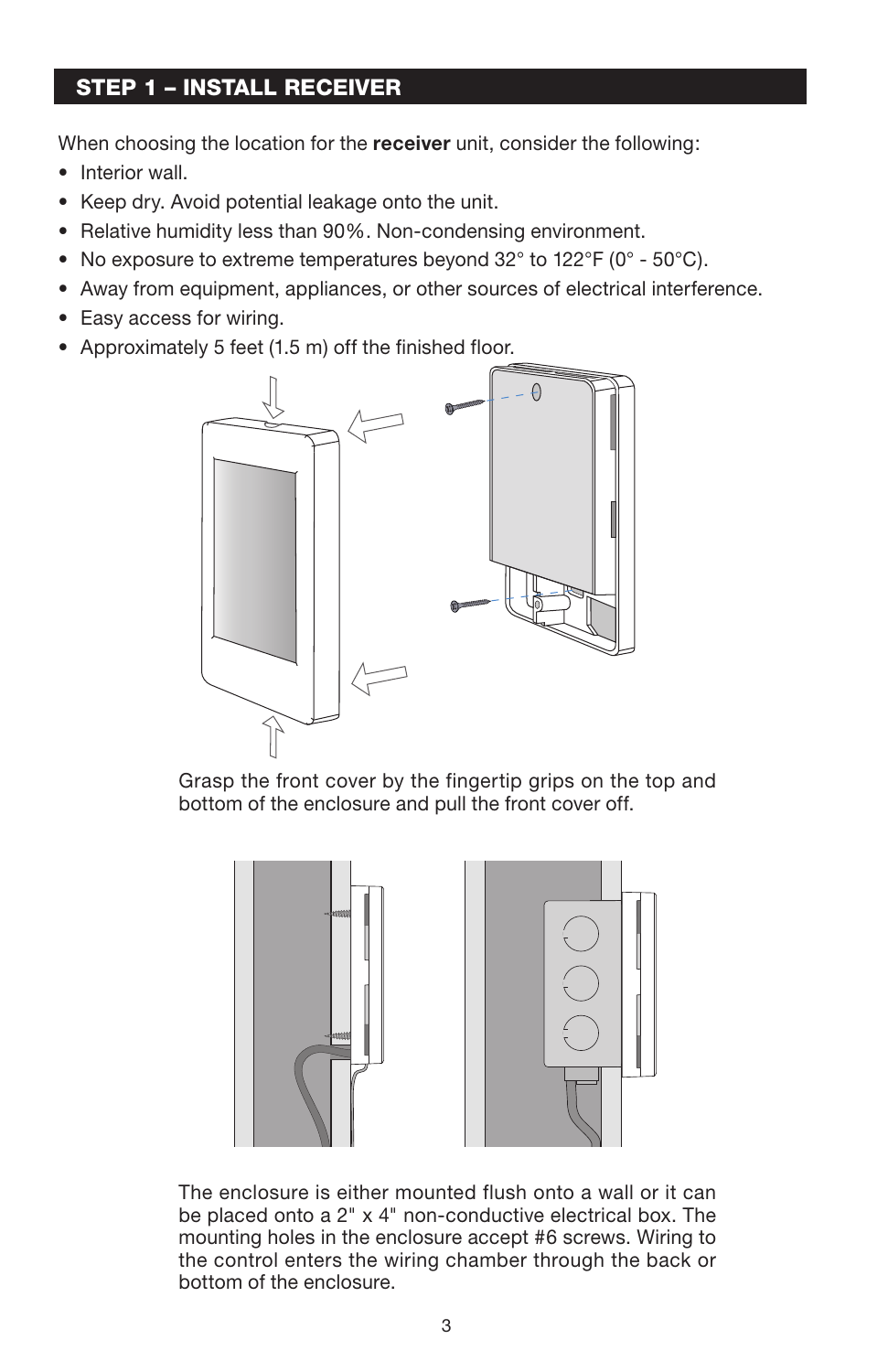### STEP 2 – PROVIDE POWER

#### **NOTICE**

**The receiver unit must be powered with 24 VAC**

#### **Wiring to HydroStat Model 3200-***Plus* **(Gas applications)**

The 3200-*Plus* provides a 24 volt power supply in the thermostat terminal block located at the top left hand corner of the control. Make connections as shown below.



#### **Wiring to HydroStat-IC Model 4200**

The modeal 4200 is not equipped with a 24 VAC power supply. Locate an existing 24 volt power supply or add a transformer (supplied by others) as shown below.

#### **Wiring to HydroStat Model 3250-***Plus* **(Oil applications)**

The 3250-*Plus* is not equipped with a 24 VAC power supply. Locate an existing 24 volt power supply or add a transformer (supplied by others) as shown below.





#### **Batteries in the Transmitter unit**

Remove the cover from the **transmitter** unit. Insert the included batteries as marked on the battery holder.

1.5V lithium batteries are required to provide the specified battery life and temperature range. Alkaline batteries have short life spans and may fail during cold weather.

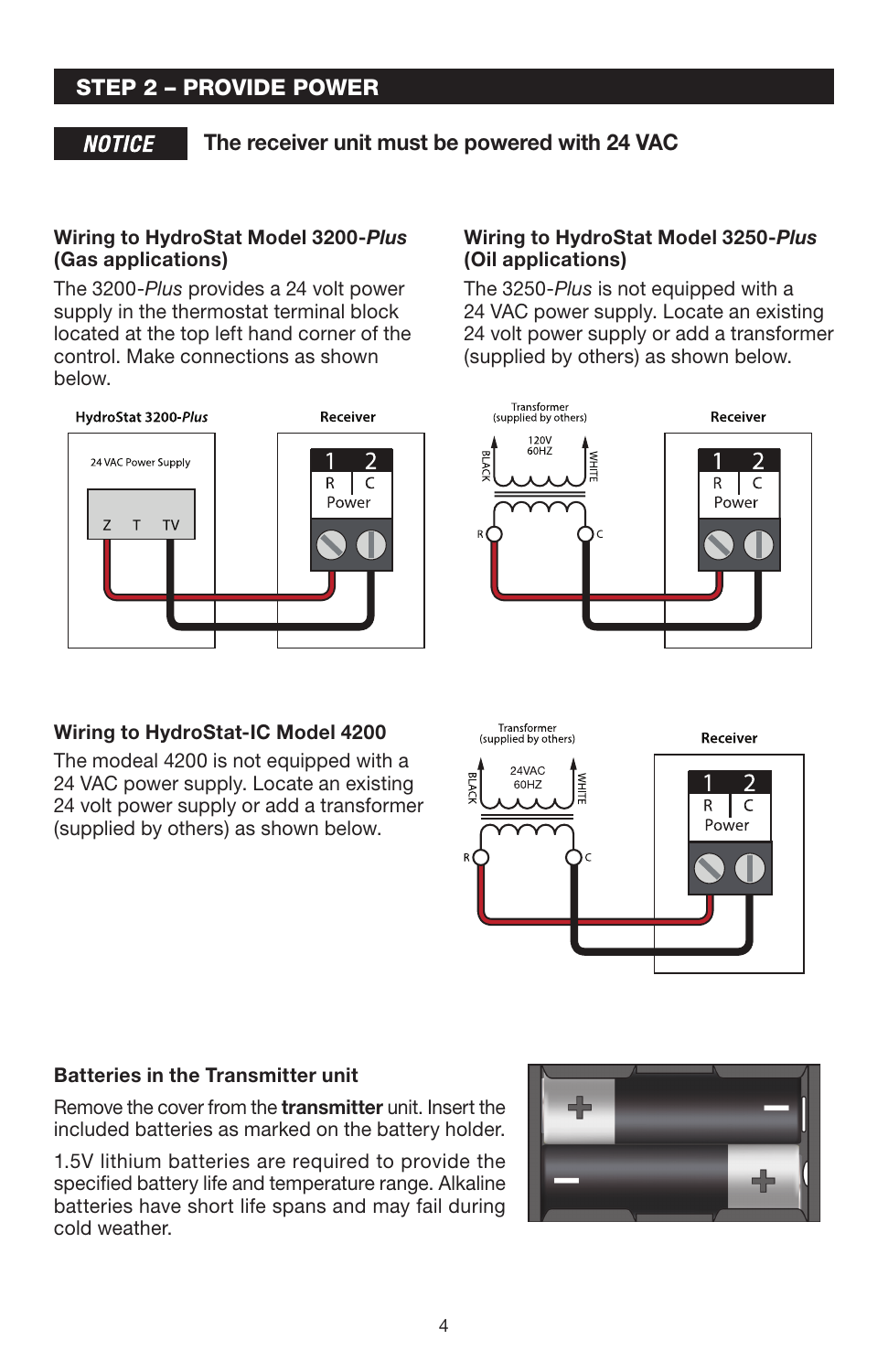### STEP 3 – CONFIRM LINK

If the communication light is displayed on the control, the **transmitter** is linked properly.

If the light is not on, the devices will need to be linked.

國

To link the **transmitter** and **receiver**, remove the cover on the **transmitter** so that the button below the battery terminals can be accessed. Press and hold both the button on the **transmitter** and the button on the **receiver** simultaneously for 5 seconds and release. Upon release, the linkup process will begin; the communication LED on the **receiver** will flash 8 times. Linking is successful when the communication LED is steady on.



 $\circ$  $\circ$ 

∩

The link button on the **receiver** can also be used as a reset. If pushed, the **receiver** will revert to a power-up condition; a temperature of 75°F (24°C) will be reported until the first transmission is received (up to 10 minutes).

### STEP 4 – INSTALL TRANSMITTER

The **transmitter** should be mounted on a northern exterior wall away from direct sunlight. In order to prevent heat transmitted through the wall from affecting the sensor reading, it may be necessary to install an insulating barrier behind the enclosure.

- The OS-200 should not be exposed to heat sources such as ventilation or window openings.
- The OS-200 should be installed at an elevation above the ground that will prevent accidental damage or tampering.
- Do not install the **transmitter** on a conductive surface.
- The **transmitter** will send outdoor temperature data every 10 minutes.



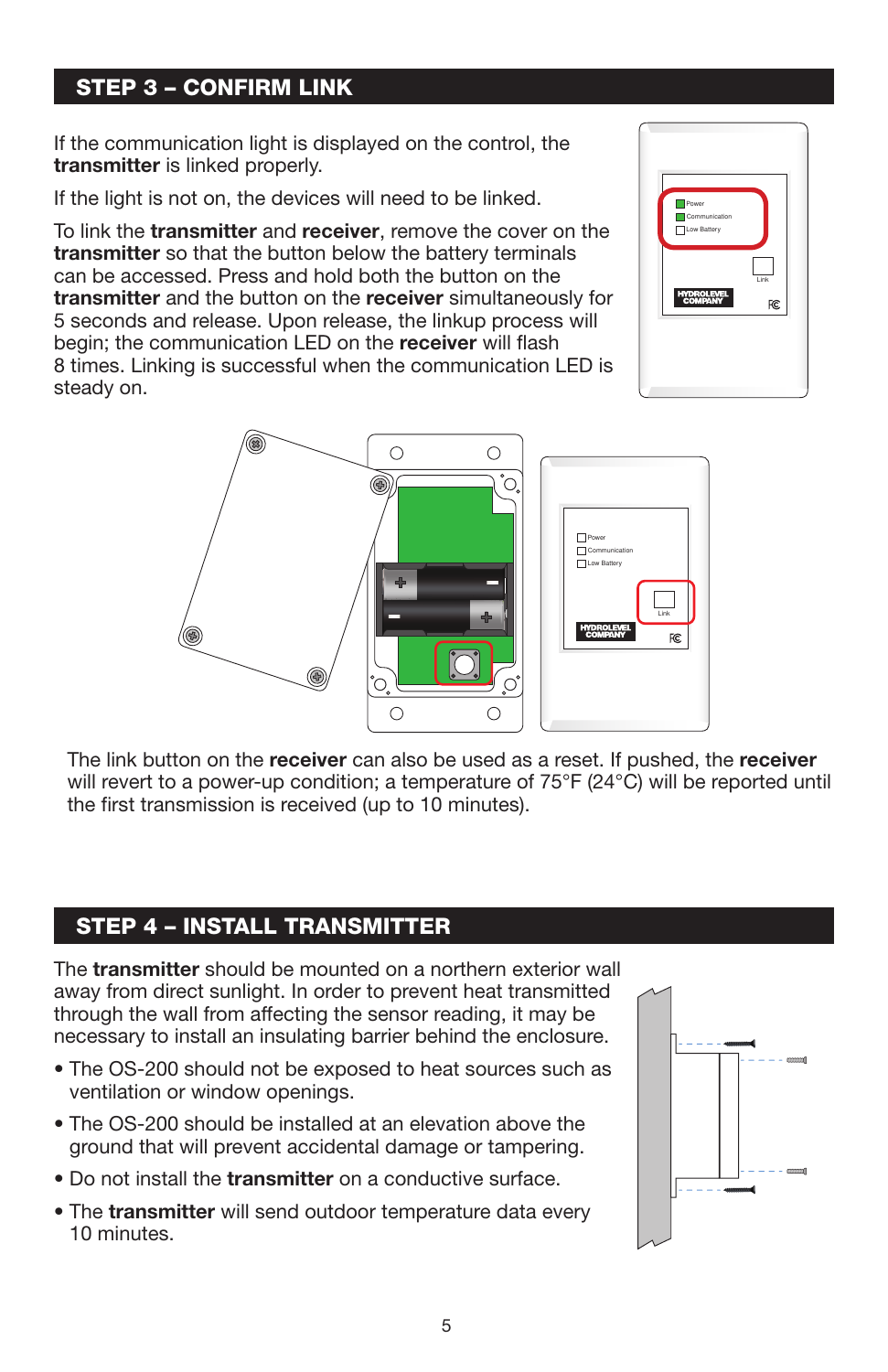### STEP 5 – SENSOR TERMINAL WIRING

Connect 2-conductor wire between the HydroStat control and the sensor terminals (3 and 4) on the **receiver.** This connection is polarity sensitive. Wire the output **Com** terminal on the **receiver** to the **C** terminal on the HydroStat control. Wire the output **Sen** terminal on the **receiver** to the **OR** (or **WWSD**) terminal on the HydroStat control. At power-up the **receiver** will report a temperature of 75°F (24°C) until the first temperature transmission is received (up to 10 minutes). Wait up to 10 minutes to verify that the temperature at the control is accurate. If the temperature displayed at the control is unreasonably hot the wires may be reversed.

> **To outdoor sensor terminals on Hydrolevel control**





Models 3200-*Plus*, 3250-*Plus*



Model 4200 HydroStat-IC Location of terminals varies by model

# **Outdoor Sensor Terminals**

Locate the three quick connect posts on the HydroStat circuit board. The sensor cable will plug into two of these terminals depending on the features to be used.

#### **Outdoor Reset AND Warm Weather Shutdown**

Attach the spade connectors to the **right** and **center** spade posts (**OR** and **C**) for full outdoor reset functionality including warm weather shutdown protection. Wiring this way overrides the Thermal Targeting function of the HydroStat control.

#### **Warm Weather Shutdown Only (WWSD)**

Connect the wire ends to the **left** and **center** spade connectors (**WWSD** and **C**) to add warm weather shutdown functionality only. When wired this way, the HydroStat control will utilize its internal Thermal Targeting function to reset the boiler temperature.

### STEP 6 – SETTING THE HYDROSTAT CONTROL

#### **IMPORTANT: The OS-200 must be plugged in to the HydroStat prior to setting the control.**

#### **SETTING WARM WEATHER SHUTDOWN**

The warm weather shutdown feature prevents the boiler from providing space heating when the outside temperature reaches a level that you select. Available settings range from OFF or 40°- 70°F. The boiler will still operate to satisfy a call for domestic hot water. The factory default setting for the warm weather shutdown is 70°F.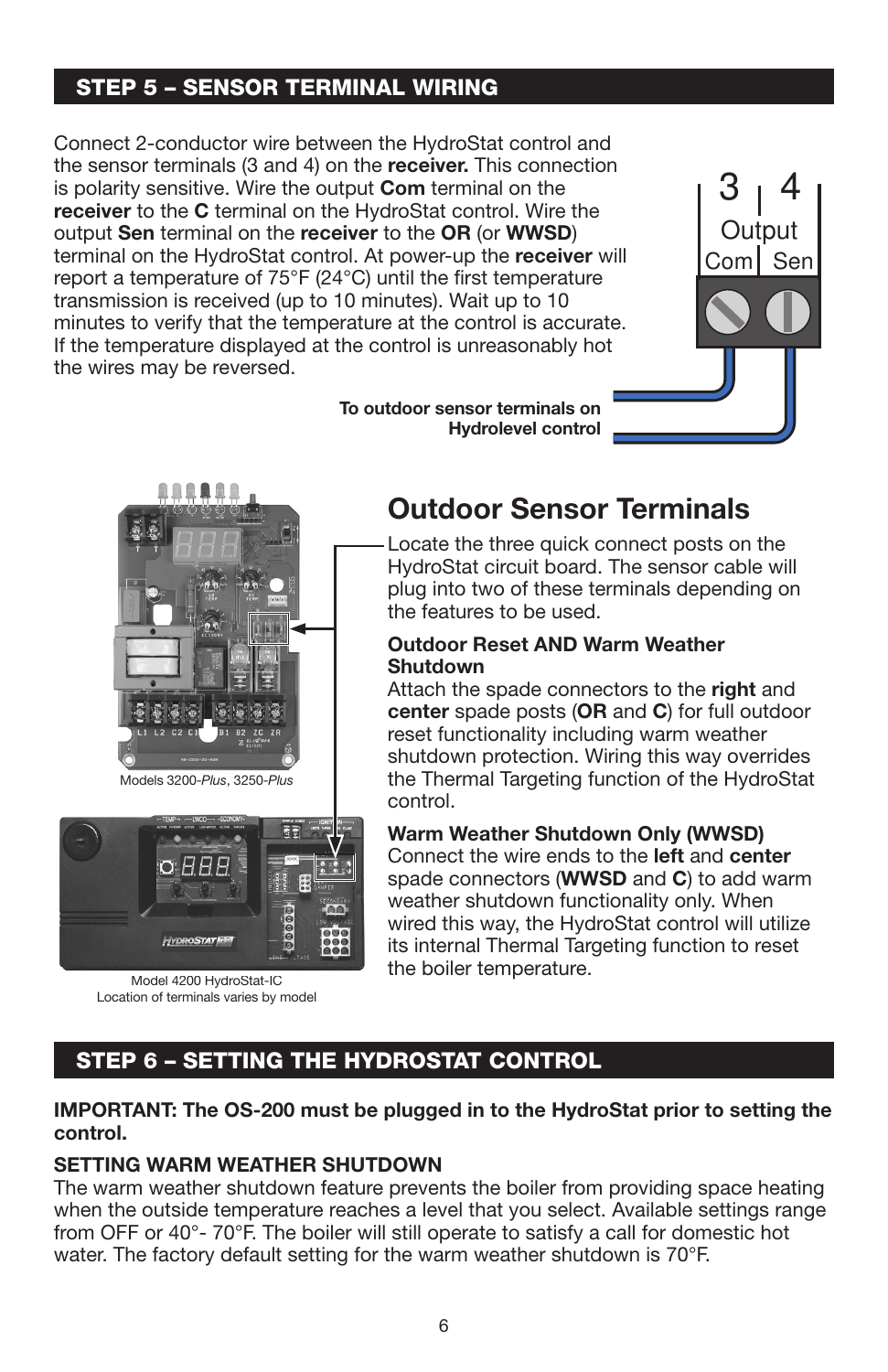### STEP 6 – SETTING THE HYDROSTAT CONTROL – continued

#### **To set the desired warm weather shutdown temperature:**

Press and hold the TEST/SETTING BUTTON and simultaneously adjust the ECONOMY dial to the desired setting. To turn the feature off – which will allow space heating regardless of outdoor temperature – press and hold the TEST/SETTING BUTTON and simultaneously turn the ECONOMY dial fully counter-clockwise. Release the TEST/SETTING BUTTON. Be sure to reset the ECONOMY dial to the correct setting. Any time the outdoor temp exceeds the WWSD setpoint, the display will toggle boiler temperature (8 seconds), outdoor temperature (2 seconds), and OFF (2 seconds).

#### **SETTING THE OUTDOOR RESET**

ш

The outdoor reset will regulate the boiler's temperature based on the temperature outside. On cold days, the boiler will run at higher temperatures to meet the heating load in the house. On warmer days, the boiler will run cooler to save energy while still meeting the heating needs of the house. The HydroStat control uses a Reset Ratio to calculate and maintain the proper boiler temperature.

#### **To set the desired outdoor Reset Ratio:**

- 1. Determine the Reset Ratio using the table below:
	- a. Locate the Outdoor Design Temperature for the system on the bottom of the Reset Ratio Chart below. Round down to the next lowest number.
	- b. Locate the Boiler Design Temperature (supply temperature needed to meet heating load at the Outdoor Design Temperature) on the left of the Reset Ratio Chart below.
- 2. Adjust the ECONOMY dial on the HydroStat control to the Reset Ratio determined by the intersection of a. and b. above.

*Example:* For a house located in Springfield MA (Design Temperature of 0°F) with baseboard heat (that was sized for the house based on the 180°F baseboard rating), the reset ratio is 1.50.

 1.50 1.50 1.50 1.50 1.75 1.75 1.75 2.00 2.00 2.25 2.50 2.50 2.50 2.50 2.50 2.50 2.50 2.50 1.25 1.50 1.50 1.50 1.50 1.75 1.75 1.75 2.00 2.25 2.25 2.50 2.50 2.50 2.50 2.50 2.50 2.50 1.25 1.25 1.50 1.50 1.50 1.50 1.50 1.75 2.00 2.00 2.25 2.50 2.50 2.50 2.50 2.50 2.50 2.50 1.25 1.25 1.25 1.50 1.50 1.50 1.50 1.75 1.75 2.00 2.25 2.25 2.50 2.50 2.50 2.50 2.50 2.50 **BOILER TEMPERA T URE** 1.25 1.25 1.25 1.50 1.50 1.50 1.50 1.75 1.75 2.00 2.00 2.25 2.50 2.50 2.50 2.50 2.50 2.50 TEMPERATUR 1.00 1.25 1.25 1.25 1.50 1.50 1.50 1.50 1.75 1.75 2.00 2.25 2.25 2.50 2.50 2.50 2.50 2.50 **| 1.00 | 1.00 | 1.25 | 1.25 | 1.25 | 1.50 | 1.50 | 1.50 | 1.75 | 1.75 | 2.00 | 2.00 | 2.25 | 2.50 | 2.50 | 2.50 | 2.50 | 2.50 | 2.50 1.00 1.00 1.00 1.25 1.25 1.25 1.25 1.25 1.50 1.50 1.**75 **1.75 | 1.75 | 2.00 | 2.25 | 2.50 | 2.50 | 2.50 | 2.50** | 2.50 1.00 1.00 1.00 1.00 1.25 1.25 1.25 1.50 1.50 1.50 1.75 2.00 2.00 2.25 2.50 2.50 2.50 2.50 **1.00 1.00 1.00 1.00 1.00 1.25 1.25 1.25 1.25 1.50 1.50 1.50 1.75 1.75 2.00 2.25 2.50 2.50 2.50 2.50 2.50 | 1.00 | 1.00 | 1.00 | 1.00 | 1.00 | 1.25 | 1.25 | 1.25 | 1.25 | 1.50 | 1.50 | 1.75 | 1.75 | 2.00 | 2.25 | 2.50 | 2.50 | 2.50 | 2.50** OILER 0.75 1.00 1.00 1.00 1.00 1.00 1.00 1.25 1.25 1.50 1.50 1.50 1.75 2.00 2.25 2.50 2.50 2.50 **0.75 | 0.75 | 0.75 | 1.00 | 1.00 | 1.00 | 1.00 | 1.25 | 1.25 | 1.25 | 1.50 | 1.50 | 1.75 | 1.75 | 2.00 | 2.25 | 2.50 | 2.50**  0.75 0.75 0.75 0.75 1.00 1.00 1.00 1.00 1.25 1.25 1.25 1.50 1.50 1.75 2.00 2.25 2.50 2.50 0.75 0.75 0.75 0.75 0.75 1.00 1.00 1.00 1.00 1.25 1.25 1.50 1.50 1.75 1.75 2.00 2.50 2.50 0.75 0.75 0.75 0.75 0.75 0.75 0.75 1.00 1.00 1.00 1.25 1.25 1.50 1.50 1.75 2.00 2.25 2.50 0.75 0.75 0.75 0.75 0.75 0.75 0.75 0.75 1.00 1.00 1.00 1.25 1.25 1.50 1.50 1.75 2.00 2.50 **-40 -35 -30 -25 -20 -15 -10 -5 0 5 10 15 20 25 30 35 40 45 OUTDOOR DESIGN TEMPERA T URE**

RESET RATIO CHART

Refer to the HydroStat instructions for other control settings.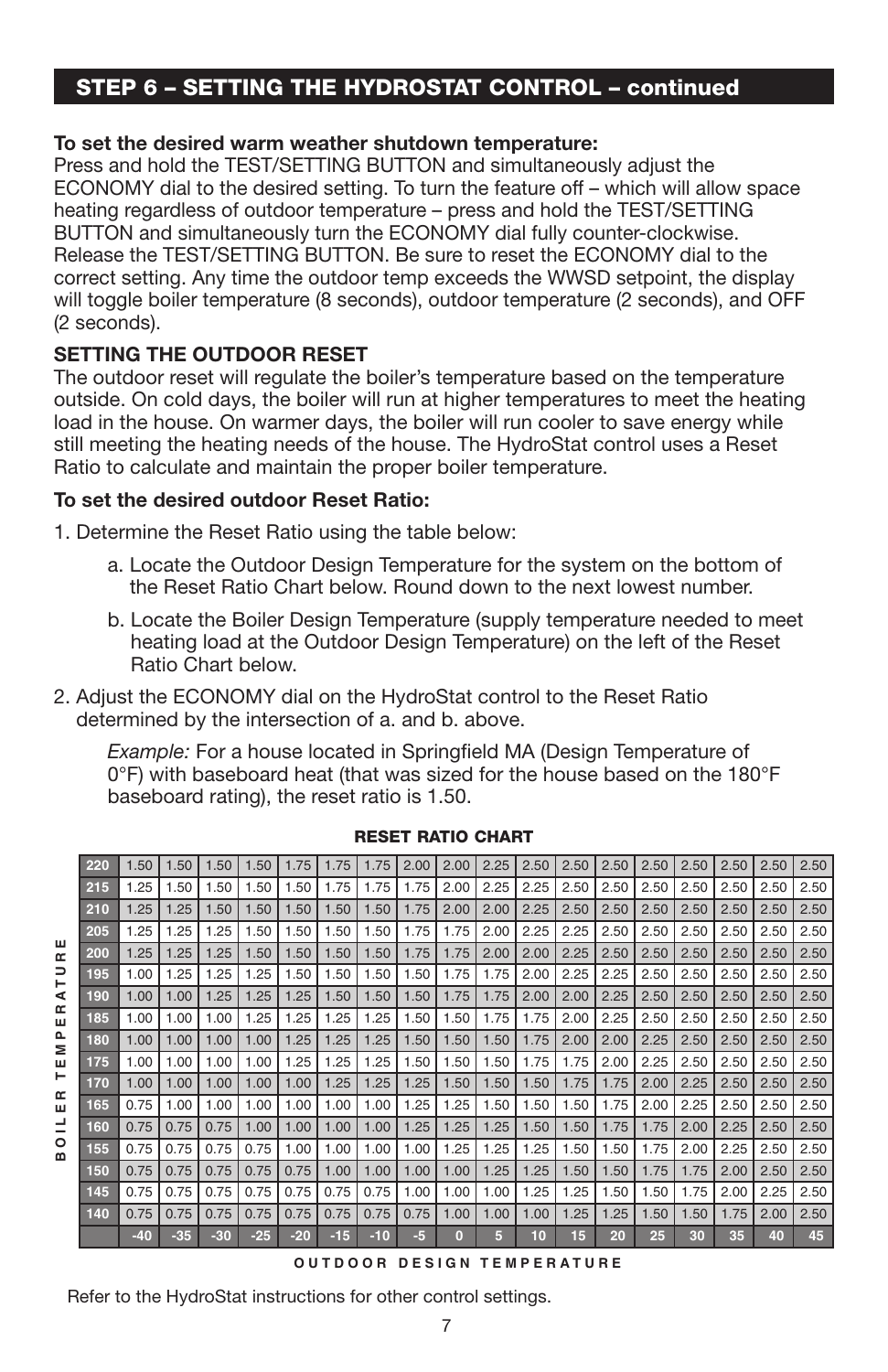### HOW THE OUTDOOR SENSOR WORKS

#### **Outdoor Temperature Reset**

The outdoor reset feature monitors outdoor temperature to continuously adjust the boiler water to the minimum temperature required to satisfy the heat demand. The feature is activated automatically when the Hydrolevel OS-100 or OS-200 is wired to the OR and C spade connects on the HydroStat. When connected, Outdoor Reset overrides the Thermal Targeting temperature reset method which is built into the HydroStat. The display will toggle between boiler temperature (8 seconds) and outdoor temperature (2 seconds). If the sensor becomes damaged or disconnected, the control will automatically revert back to the Thermal Targeting reset method. The display will no longer toggle outdoor temperature.

#### **Reset Ratio**

The HydroStat control's Outdoor Reset feature uses a reset ratio method to control the boiler temperature. The reset ratio determines how much the boiler temperature is adjusted for changes in outdoor temperature. A reset ratio of 2.0 means that for each 1 degree increase in outdoor temperature, the boiler temperature will decrease 2 degrees. Conversely, for each 1 degree drop in outdoor temperature, the boiler temperature will increase 2 degrees. The control adds 10 degrees to the calculated reset temperature and provides a 20 degree differential for burner operation. So, if the control calculates a reset temperature of 150°F, it will set a target temperature of 160°F. It will then allow the burner to fire up to 160°F and draw down to 140°F before re-firing. This operation will maintain the desired average temperature of 150°F. You can check the current target temperature at any time, by pressing the Test/Settings button in 4 short intervals.

#### **Thermal Boost**

To insure that the heating system always satisfies a call for heat, the HydroStat control is equipped with a thermal boost feature. If the thermostat is not satisfied thirty minutes after the boiler reaches the reset temperature, the control will boost the reset temperature by 10 degrees. It will continue to boost at 30 minute intervals until the call is satisfied. Once the call is satisfied, the control reverts to normal operation, utilizing the calculated reset temperature.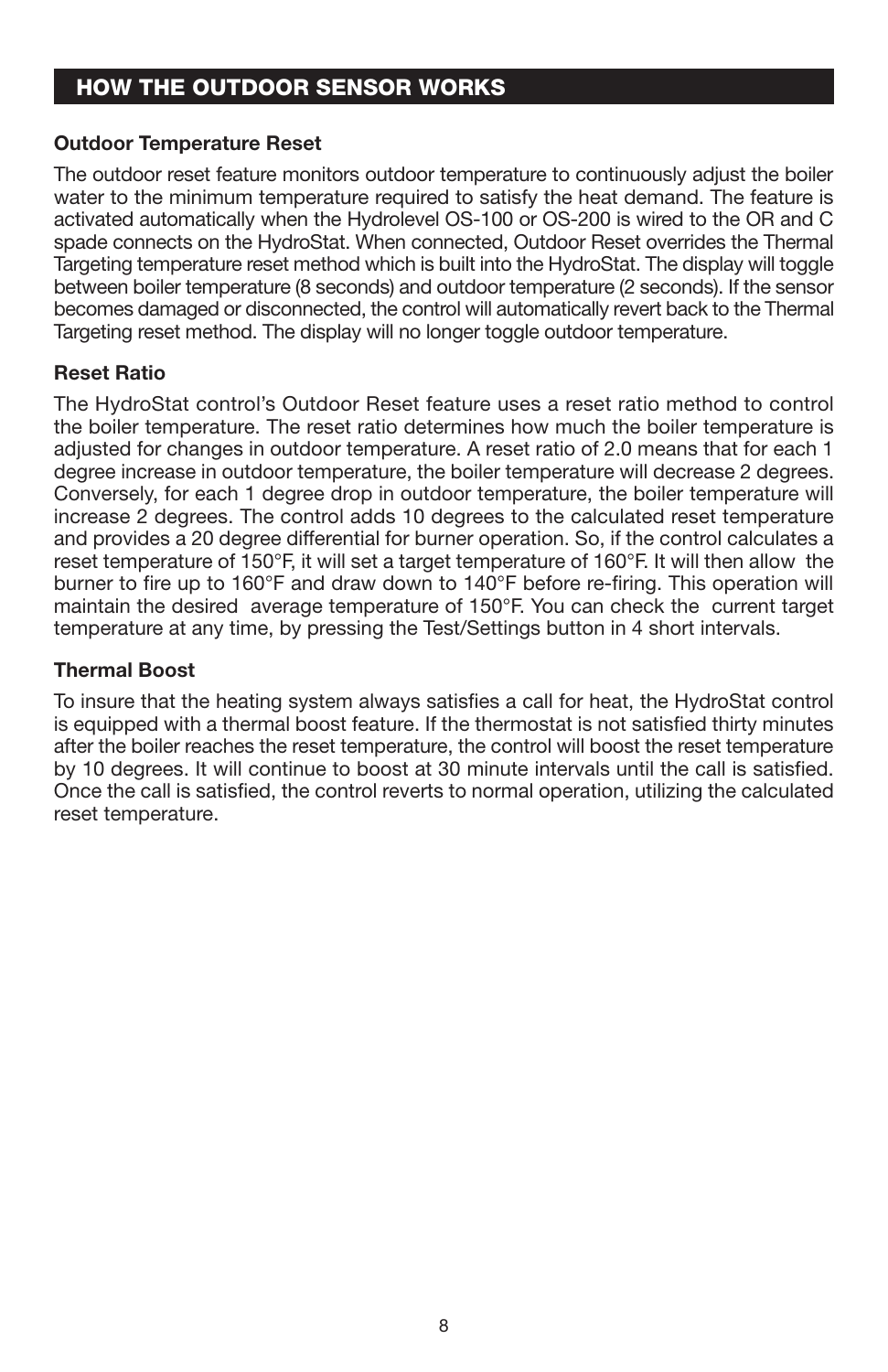### LOSS OF COMMUNICATION / TROUBLESHOOTING

If the Communication LED is not on, try the following:

- 1. Confirm that the receiver is powered with 24 VAC by observing that the green Power LED is on.
- 2. Locate the **transmitter.** Remove the cover, and push the button located below the battery terminals. The LED will flash once to indicate transmission. Locate the **receiver**, and see if the Communication LED is on. If it does not come on, it may be one of three problems:
	- The **transmitter** may be out of range. Try moving the **transmitter** closer to the **receiver.** Push the transmission button inside the **transmitter** and confirm that the communication LED turns green.
	- The battery life of the **transmitter** batteries may have expired. This is likely the issue if the batteries have been in extended service. They can be replaced with 1.5V lithium batteries.
	- The link may have been interrupted. Try re-linking the devices, as described on page 4.
- 3. If the communication LED remains off for over 30 minutes, please call Tech Support at 203-776-0473.

### LED OPERATION

| <b>LED Indicator</b> | <b>Status</b> | <b>Description</b>                                                                                                                       |
|----------------------|---------------|------------------------------------------------------------------------------------------------------------------------------------------|
| Power                | Green         | Normal operation                                                                                                                         |
|                      | Off           | No power. Check that the wires are securely<br>connected to the device.                                                                  |
| Communication        | Green         | Signal is good.                                                                                                                          |
|                      | Off           | No signal. There is a loss of communication<br>or the Transmitter battery is dead, resulting in<br>an open circuit error on the control. |
|                      | Flashing      | Signal is weak. Consider relocating a device<br>to obtain a stronger signal.                                                             |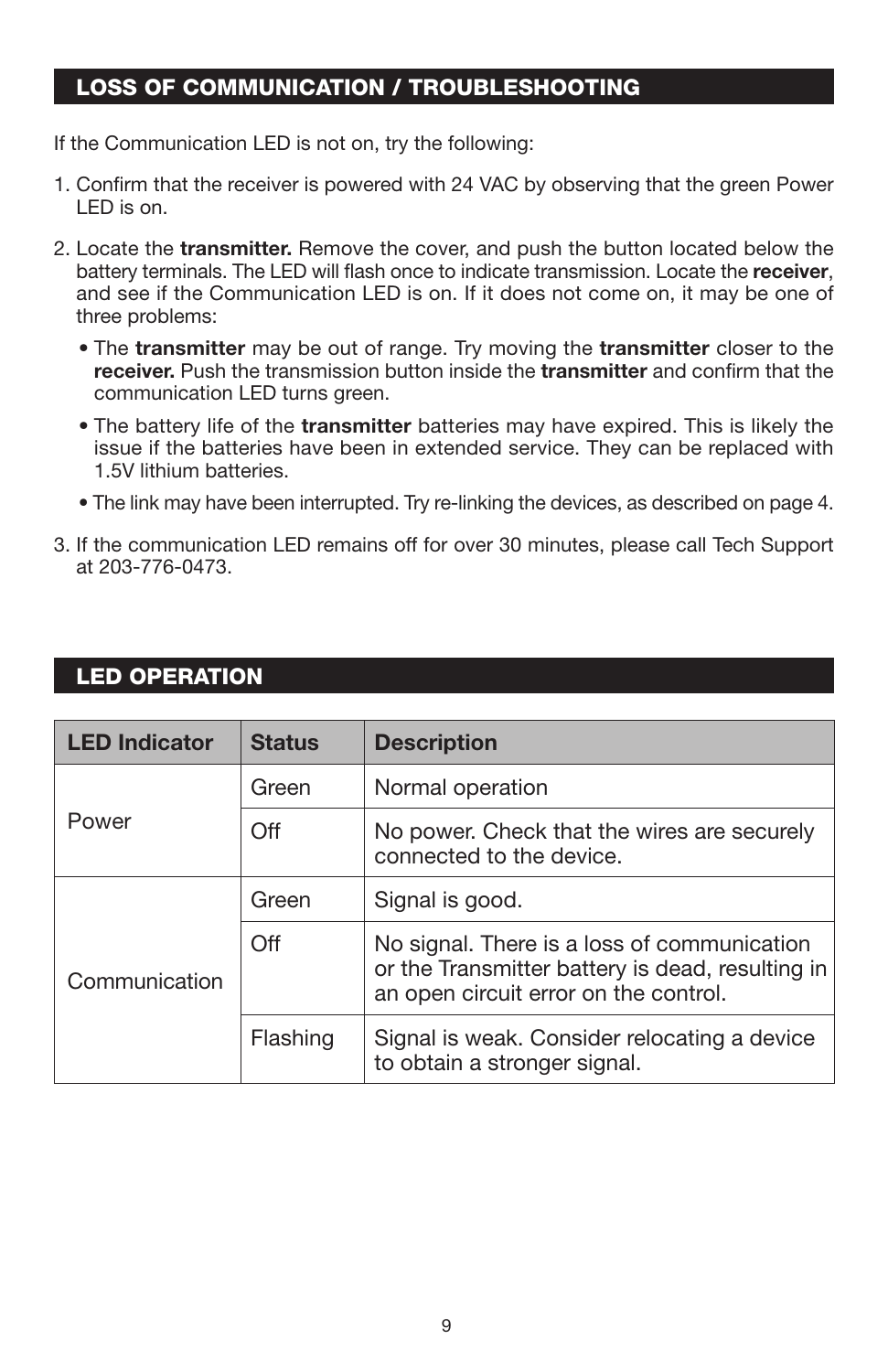## SENSOR RESISTANCE SETTINGS

| <b>Resistance</b> | <b>Temperature</b>                 |
|-------------------|------------------------------------|
| 336095            | $-40^{\circ}$ F (-40°C)            |
| 242426            | $-31^{\circ}F(-35^{\circ}C)$       |
| 176801            | $-22^{\circ}$ F (-30 $^{\circ}$ C) |
| 130307            | -13°F (-25°C)                      |
| 97007             | $-4^{\circ}$ F (-20 $^{\circ}$ C)  |
| 72910             | $5^{\circ}$ F (-15 $^{\circ}$ C)   |
| 55303             | 14°F (-10°C)                       |
| 42316             | $23^{\circ}F(-5^{\circ}C)$         |
| 32651             | 32°F (0°C)                         |
| 25395             | 41°F (5°C)                         |
| 19903             | 50°F (10°C)                        |
| 15714             | 59°F (15°C)                        |
| 12493             | 68°F (20°C)                        |
| 10000             | 77°F (25°C)                        |
| 8056              | 86°F (30°C)                        |
| 6530              | 95°F (35°C)                        |
| 5325              | 104°F (40°C)                       |
| 4367              | 113°F (45°C)                       |
| 3601              | 122°F (50°C)                       |
| 2985              | 131°F (55°C)                       |
| 2487              | 140°F (60°C)                       |

### **10K Type 2 NTC Thermistor**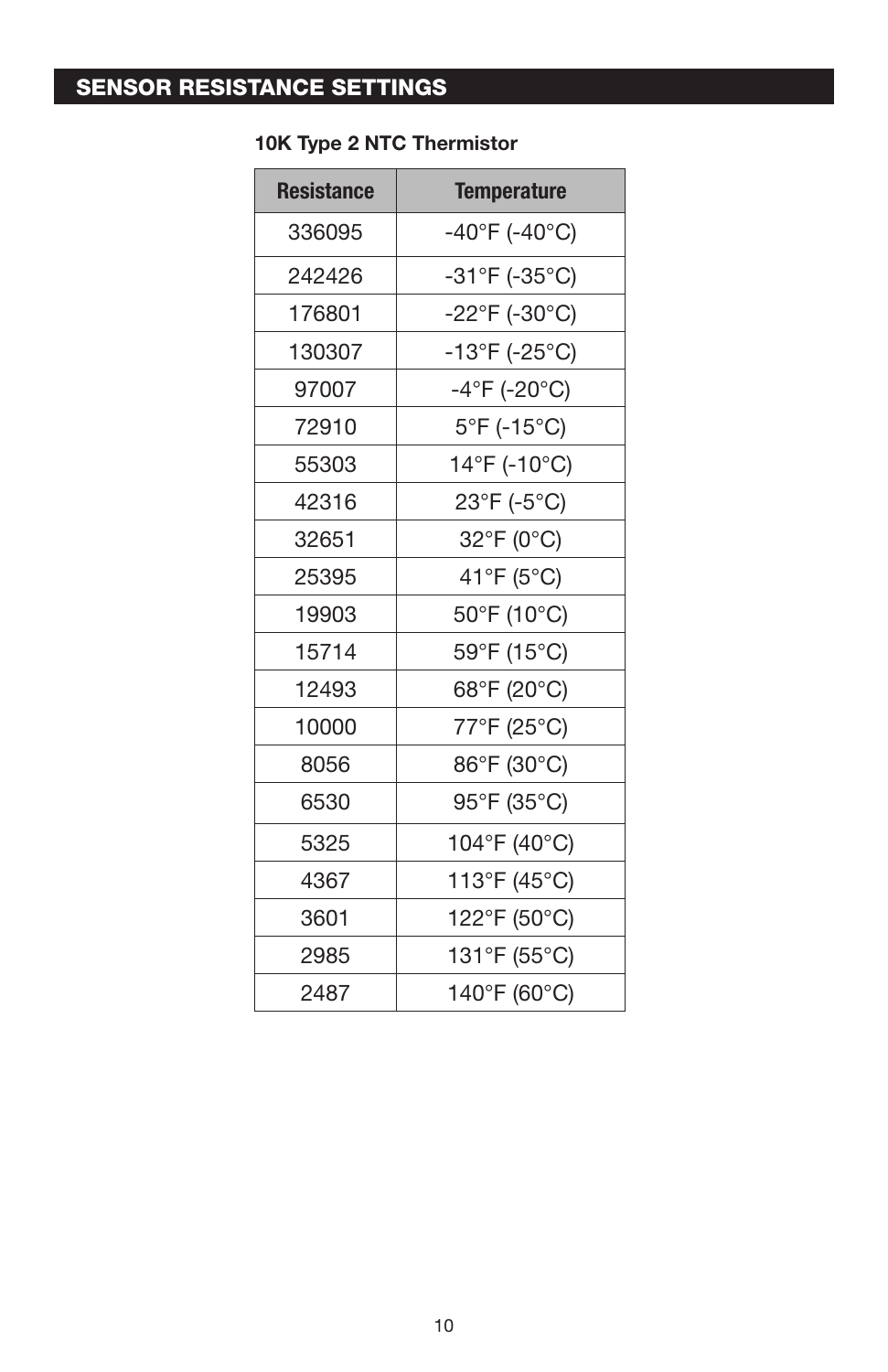# TECHNICAL DATA

| <b>Wireless Outdoor Sensor OS-200</b> |                                                                                                                                               |  |
|---------------------------------------|-----------------------------------------------------------------------------------------------------------------------------------------------|--|
| <b>Dimensions</b>                     | Transmitter: 5-3/16" H x 2-3/4" W x 2" D (132 x 70 x<br>50 mm)<br>Receiver: 4-3/4" H x 2-7/8" W x 7/8" D (120 x 74 x 23 mm)                   |  |
| Enclosure                             | Transmitter: White ABS plastic, NEMA 4X<br>Receiver: White PVC plastic, NEMA Type 1                                                           |  |
| Packaged Weight                       | $0.92$ lb. $(420g)$                                                                                                                           |  |
| Sensor                                | 10K Type 2                                                                                                                                    |  |
| Approvals                             | FCC and IC                                                                                                                                    |  |
| Operating range                       | Transmitter: -40 to $140^{\circ}$ F (-40 to 60 $^{\circ}$ C)<br>Receiver: Indoor use only, 32 to 122°F (0 to 50°C), RH<br>≤90% non-condensing |  |
| Receiver power                        | 24 V (ac) +/- 10%, 1 VA                                                                                                                       |  |